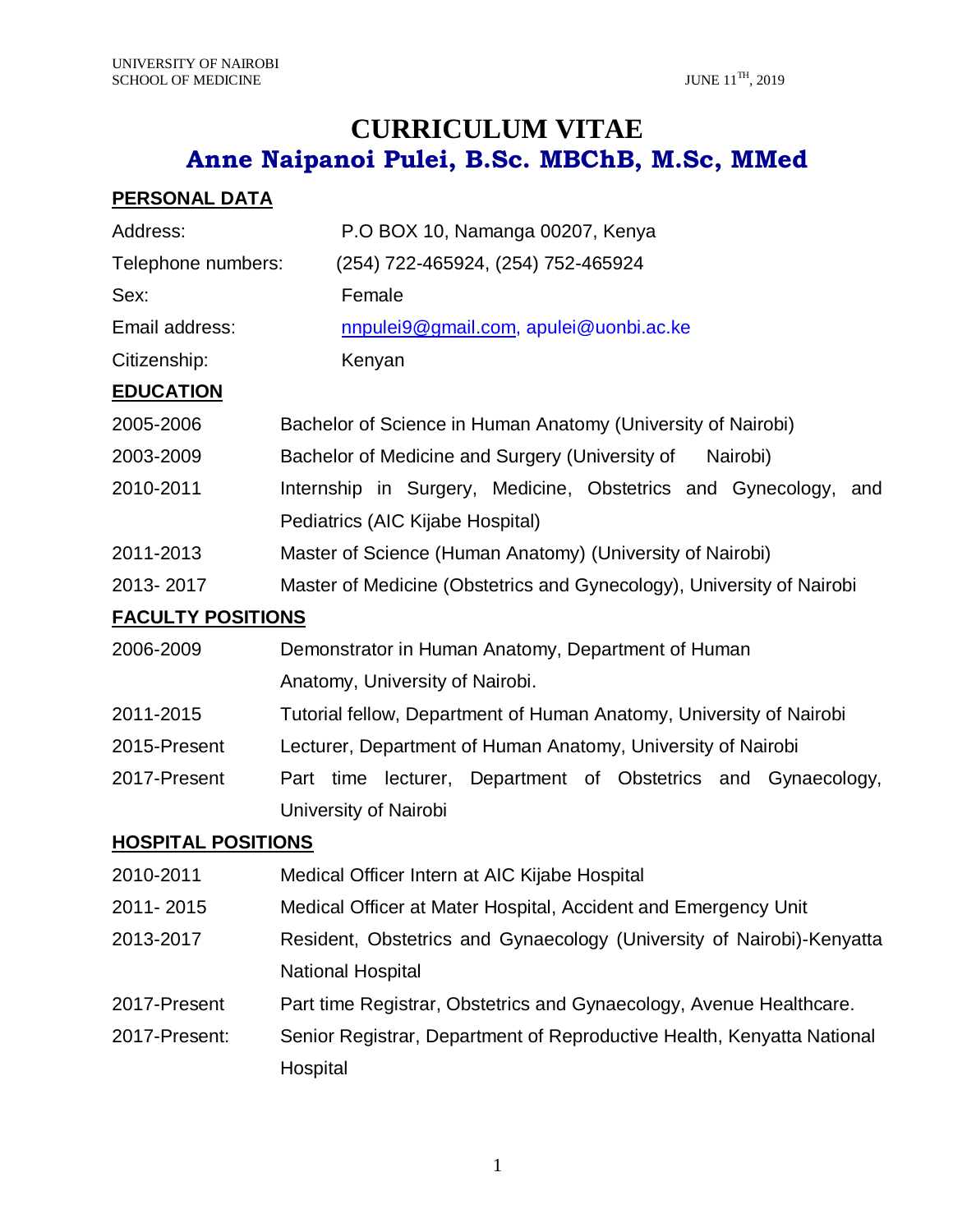### **CONSULTANCY**

2017 Obstetrical Consultant, Microbiota and Preterm Birth Study (MPTB) 2019 Implementation science and health research module Instructor for Afya Bora Consortium Global Health Leadership Fellowship Program

## **ACADEMIC AWARDS AND HONOURS**

| 2006 | Awarded first class honors for the degree of BSc Human Anatomy       |
|------|----------------------------------------------------------------------|
| 2008 | Best student overall in the $4th$ year of undergraduate training     |
| 2008 | <b>Best student in Pediatrics</b>                                    |
| 2009 | Best student in Internal Medicine                                    |
| 2009 | Best student in Surgery, received the Rahima Dawood Prize            |
| 2009 | Best-graduating student in Bachelor of Medicine and Surgery received |
|      | the following awards: Gandhi Smarak Nidhi Trustee Fund Award,        |
|      | Kamala Memorial prize, Kenya Medical Association MBChB prize         |
| 2014 | Certificate of Excellence for clinical work, Reproductive Health     |
|      | Department Kenyatta National Hospital.                               |
| 2017 | Certificate of Excellence in teaching and student Mentorship,        |
|      | Department of Human Anatomy, University of Nairobi.                  |
|      |                                                                      |

### **MEDICAL LICENCE**

- 2011-Present Registered by Kenya Medical Practitioners and Dentists Board
- 2017-2019 Certified Senior Registrar, Obstetrics and Gynaecology
- 2019-Present Specialist/ Consultant, Obstetrics and Gynaecology

### **PROFESSIONAL ORGANIZATION**

- 2015-Present Kenya Medical Practitioners, Pharmacists and Dentists Union
- 2017-Present Kenya Obstetrical and Gynaecological Society
- 2018-Present Anatomical Society of Kenya

### **SKILLS TRAINING**

| 2003 | Computer skills training at African Virtual University (Kenyatta University) |
|------|------------------------------------------------------------------------------|
| 2006 | Laboratory Animal Husbandry, at University of Nairobi                        |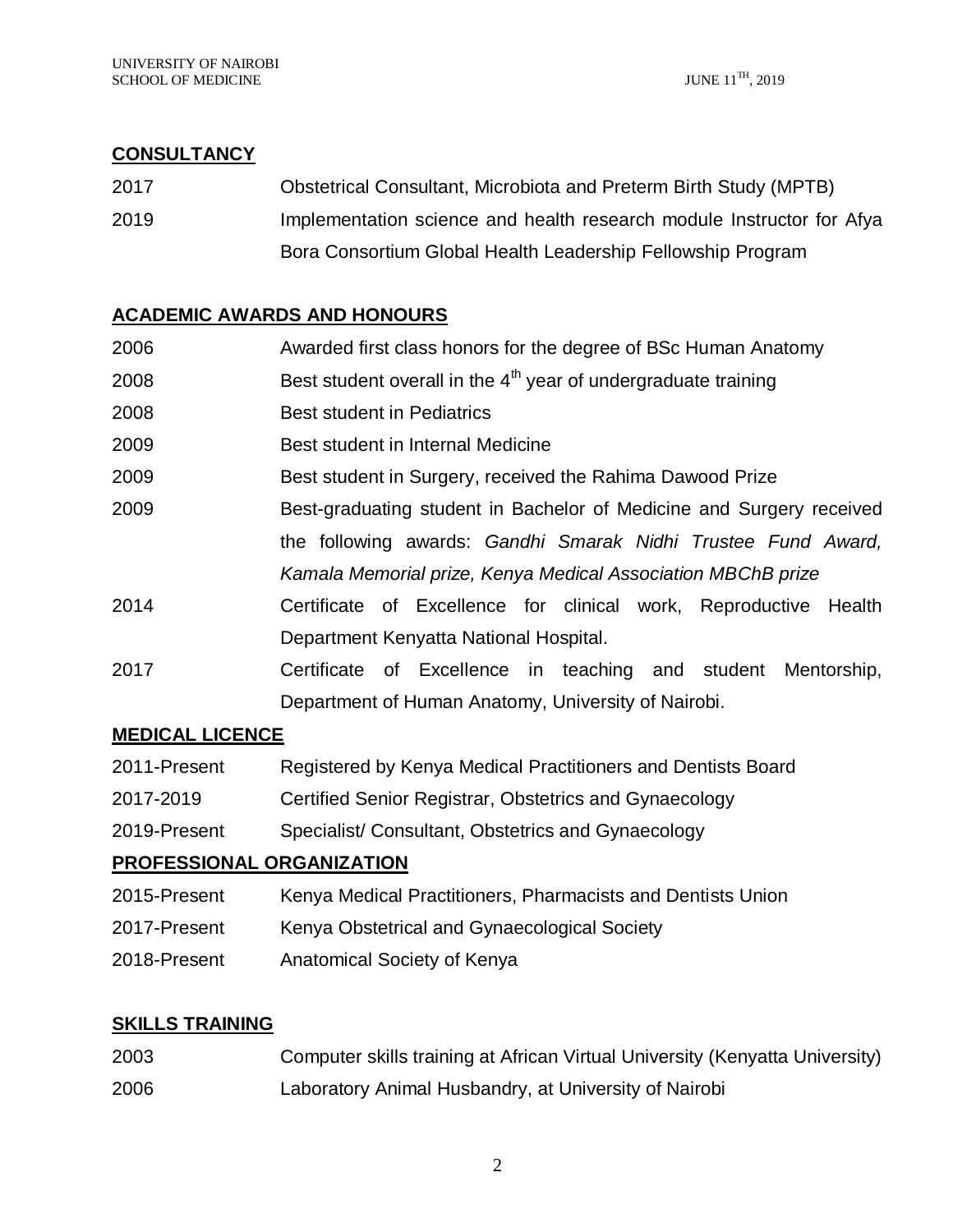| 2010 | Level I training in care for persons living with HIV/AIDS, at AIC Kijabe |
|------|--------------------------------------------------------------------------|
|      | Hospital                                                                 |
| 2010 | Advanced Cardiac Life Support (ACLS), at AIC Kijabe Hospital             |
| 2010 | Advanced Trauma Life Support (ATLS), at AIC Kijabe Hospital              |
| 2010 | Advanced Life Support in Obstetrics (ALSO), at AIC Kijabe Hospital       |
| 2012 | Teachers Training on Innovative Teaching Methods and Examinations        |
| 2012 | Pedagogy training, University of Nairobi                                 |
| 2012 | Proposal writing workshop, University of Nairobi                         |
| 2013 | Online teaching training and module development                          |
| 2015 | Basic Laparoscopy Skills, Nairobi Surgical Skills Centre                 |
| 2016 | Advanced Life Support in Obstetrics (ALSO), Nairobi, September 2016.     |
| 2016 | VIA/VILI, Cryotherapy/LEEP Procedures, Reproductive Health               |
|      | Department Kenyatta National Hospital                                    |
| 2017 | IUMSP - WHO HRP Alliance course "Using research synthesis and            |
|      | qualitative research methods within an implementation research           |
|      | framework in the context of Sexual and Reproductive Health and Rights    |
|      | in low- and lower middle-income countries, 25 September - 6 October      |
|      | 2017 in Lausanne, Switzerland.                                           |

## **RESEARCH ACTIVITIES**

## **I. DISSERTATIONS/THESIS**

- 1. Pulei AN (2006) Connective tissue organization of the human abdominal linea alba. BSc Anatomy dissertation
- 2. Pulei AN (2006) Anatomical variations of the facial artery among Kenyans. B.Sc. Anatomy dissertation
- 3. Pulei AN (2006) Cognitive dysfunction in chronic substance abuse; is there a final common pathway? Review of literature. BSc Anatomy dissertation
- 4. Pulei AN (2014) Influence of parity on uterine structure: A light Microscopy and immunochemical study. MSc Anatomy Thesis.
- 5. Pulei AN (2015) Serum levels of select micronutrients in primigravida with preeclampsia versus normotensive counterparts: a case control study at the Kenyatta National Hospital. MMed Dissertation.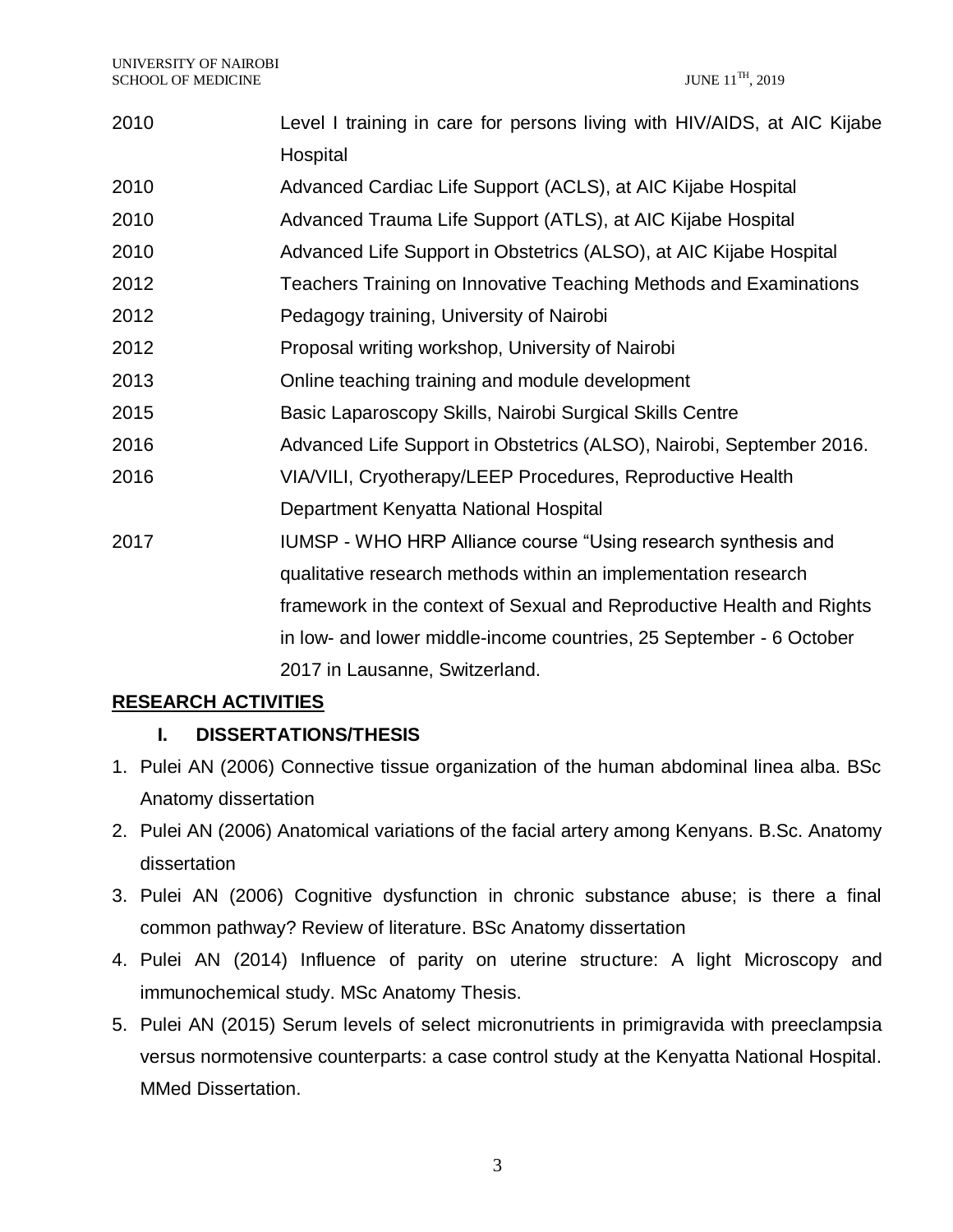### **II. PEER REVIEWED PUBLICATIONS**

- 1. **Pulei AN**, Ogeng'o J.A, Odula P.O and Malek A.K.A. (2007) Sexual dimorphism and ageing changes of the human abdominal linea alba, *Journal of Anatomy*. 219(6): 769.
- 2. Kaisha W. **Pulei AN**, Koech AC. The femoral collodiaphyseal angle amongst selected Kenyan Ethnic groups. *Journal of Morphological Science*. 2011; 28 (2) 129-131
- 3. **Pulei AN,** Obimbo MM, Ongeti KO, Kitunguu PK, Ogeng'o JA. surgical implications of the variant anatomy of the brachial artery. *Annals of African surgery.* 2012; 9: 32-36/
- 4. **Pulei AN,** Ongeti KO, Inyimili MI, Ogengo JA. Surgical Anatomy of the profunda brachii artery. *Anatomy Journal of Africa.* 2012; 1(1): 26-27
- 5. Ongeti KO, Ogeng'o JA, Gakuu L, Saidi HS, **Pulei AN.** A prolapsed intervertebral disc in an African population: Kenyan experience. *East African Orthorpaedic journal.* 2012; 6; 12- 15.
- 6. Awori KO, **Pulei AN**, Gikenye GG. Pattern of innervation of the gluteus maximus. *Annals of African surgery.* 2011; (8): 28-30
- 7. Ongeti KO, **Pulei AN**, Mandela PI, Kimpiatu P. Periduodenal tuberculosis masquerading as annular pancreas. *Annals of African surgery.* 2012; 9:64-65.
- 8. Ongeti KO, **Pulei AN,** Ogeng'o JA, Saidi HS. Unusual formation of the median nerve associated with third head of biceps brachii. *Clinical Anatomy.* 2012; 25(8); 961-962
- 9. Poonamjeet L, Ongeti KO, **Pulei AN**, Ogeng'o JA, Mandela PI. Gender related patterns in the shape and dimensions of the foramen magnum in adult Kenyan population. *Anatomy Journal of Africa.* 2013; 2(2): 138-141
- 10.Ongeti KO, Ogeng'o JA, **Pulei AN,** Olabu BO, Gakara C. Blood pressure characteristics among slum dwellers in Kenya. *Global Advanced Research.* 2013; 2(4): 80-85
- 11.**Pulei AN,** Ongeti KW, Rogena EA, Jowi CY. A rare type of interruption of the aortic arch: Case report. *OA case reports.* 2013; 8: 2(7): 70.
- 12.**Pulei AN,** Gichangi PB, Makanya A, Ogeng'o JA. Effect of parity on endometrial glands in pregnant rabbits. *Anatomy Journal of Africa.* 2014; 3(1): 268-274.
- 13.**Pulei AN**, Odula PO, Abdel-Malek AK, Ogeng'o JA. Distribution of Elastic Fibres in the Human Abdominal Linea Alba. *Anatomy Journal of Africa.* 2015; 4 (1), 476–480.
- 14.**Pulei AN**, Muga PA, Ongeti KW, Kinuthia J, Ogutu O. Unilateral Tubal Twin Ectopic Pregnancy: A rare Occurrence. *Anatomy Journal of Africa.* 2017; 6(1): 891-823.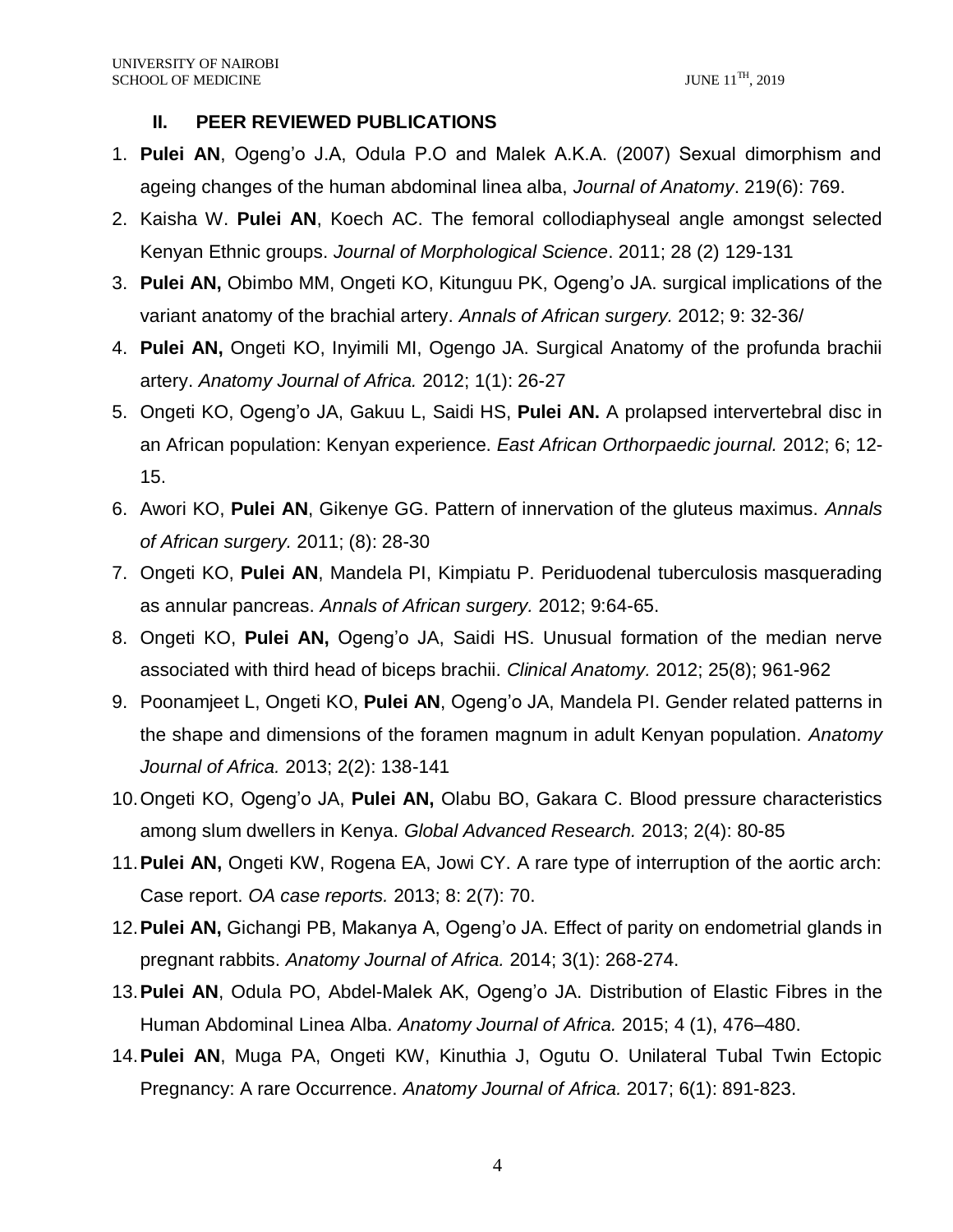- 15.Kibii D, **Pulei AN**, Osoti D, Maranga IO. Unusual cause of abdominal pain in the second trimester in a primigravida: Case report. *Journal of Obstetrics and Gynaecology of East and Central Africa*. 2016; 28 (1): 20-21.
- 16.**Pulei AN,** Were NN, Matui K, Salwa I, Owiti M, Okutoyi L. A term virgin with a microperforate hymen. A noteworthy Obstetric case. *Journal of Obstetrics and Gynaecology of East and Central Africa*. 2016; 28 (1): 24-25.
- 17.K Ongeti, **A Pulei,** M Maru, JWM Kigera, E Gakuya, Recurrent traumatic posterior hip dislocation in labral avulsion: case report. *East African Orthopaedic Journal.* 2017: 11 (1): 33-35.
- 18.Thomas M. Amuti, **Anne Pulei,** Paul Odula, Hassan Saidi. Light Microscopic Changes In The Villi Height Of The Small Intestines Of Laboratory Rat (*Rattus norvegicus*) Following Mebendazole Administration. *Revista Argentina de Anatomía Clínica*. 2018; 10 (1): 18-24.
- 19.**Pulei AN,** Kinuthia J, Omondi Ogutu. Serum Levels Of Select Micronutrients In Primigravida With Preeclampsia Versus Their Normotensive Counterparts: A Case Control Study At A Tertiary Teaching Hospital In Kenya. *EPH-International Journal of Medical and Health Science.* 2018; 4(4): 9-17.
- 20.Ouko I, Kigera J, Ongeti K, **Pulei AN**. Variations in the attachments of the medial meniscal anterior horn: a descriptive cadaveric study. *International Orthopedics.* 2018; 42(10): 2343-2347.
- *21.***Pulei AN**, Shatry NA, Sura M, Njoroge M, Kibii D, Mwaniki D, Poriot T, Maranga IO, Vogel J, Qureshi Z. Updating a clinical protocol for the prevention and management of post partum haemorrhage at Kenyatta National Hospital, Nairobi, Kenya. *East African Medical Journal*. 2018; 95(2):

#### **III. BOOK CHAPTERS**

- 1. **Pulei AN,** Hassanali J. Oral cavity, pharynx and related structures. In: Kimani's Histology Text and Manual. Ramco Printers. 1<sup>st</sup> edition. 2014; pp 120-124.
- 2. Odula P, **Pulei AN.** The hollow digestive system. In: Kimani's Histology Text and Manual. Ramco Printers.  $1<sup>st</sup>$  edition. 2014; pp 125-136.
- 3. **Pulei AN.** Immune system. In Kimani's Histology Text and Manual. Ramco printers. 1<sup>st</sup> edition. 2014; pp 160-165.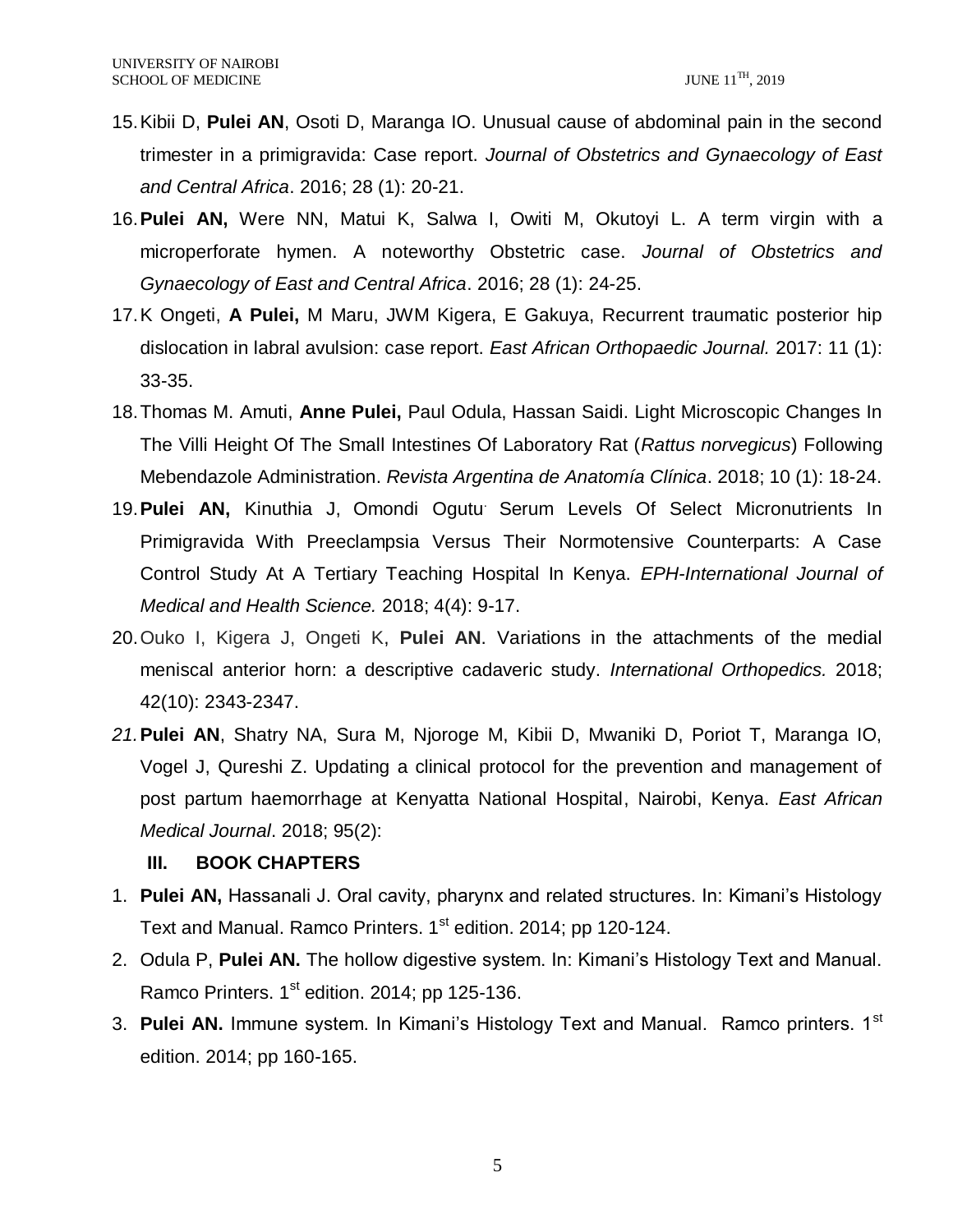- 4. **Pulei AN,** Mwachaka M 2014, Histology Module 3: Body "service" systems histology. Department of Human Anatomy, University of Nairobi
- 5. **Pulei AN,** Shatry NA, Kariuki BN. Preterm prelabour rupture of membranes. GLOWM Textbook.

### **IV. PAPERS UNDER PREPARATION**

- 1. **Pulei AN**, Ogengo J, Odula P, Abdel-Malek A. Species variation in the distribution of elastic fibres in the abdominal linea alba
- 2. **Pulei AN**, Gichangi P, Makanya A, Ogengo J. Effect of parity on vascular density of the myometrium in pregnant rabbits.
- 3. Qureshi Z, Kigondu C, Mukhwana R, Owende P, **Pulei AN**. A review of maternal mortality in the year 2014 at the Kenyatta National Hospital.

## **V. CONFERENCE/ WORKSHOP PRESENTATIONS**

- 2006 **Pulei AN,** Obimbo MM, Ongeti KO, Kitunguu PK, Ogeng'o JA. *Variant Anatomy of the Brachial artery*. 5th Annual Scientific conference-Surgical Society of Kenya. Golf Hotel, Kakamega, Kenya. 17<sup>th</sup>-18<sup>th</sup> March 2006.
- 2006 Karanja MT, **Pulei AN,** Ongeti KW. *A chronic ulcer in a sero-reactive patient at the Kenyatta National Hospital*. Federation East Africa of medical students association (FEAMSA) Nairobi, 17-21<sup>st</sup> December 2006
- 2007 Ongeti KW, Bundi PK, **Pulei AN.** *A review of contraception choices in Kenya*. TAMSA international conference, Dar e salaam Tanzania. 5<sup>th</sup>-7<sup>th</sup> October 2007
- 2007 **Pulei AN,** Ogeng'o JA, Odula PO, Malek AKA. *Sexual dimorphism of ageing changes in the human abdominal linea alba*. Winter Meeting of the Anatomical Society, St Anne's College, Oxford, London. 3<sup>rd</sup>-5<sup>th</sup> January 2007.
- 2008 **Pulei AN,** Ongeti KW, Rogena EA, Jowi CY. *Interruption of the Aortic arch: a case*  report. 25<sup>th</sup> Annual Scientific Conference by Kenya cardiac Society at the silver springs hotel, Nairobi. 24<sup>th</sup>-30<sup>th</sup> May 2008.
- 2010 Pulei AN, Ongeti KW, Ogeng'o. Pattern of stroke at a rural Kenyan Hospital: Kijabe study, poster presentation. 1<sup>st</sup> Annual Neurosciences Conference at the National Museums of Kenya. 7th-10th September 2010.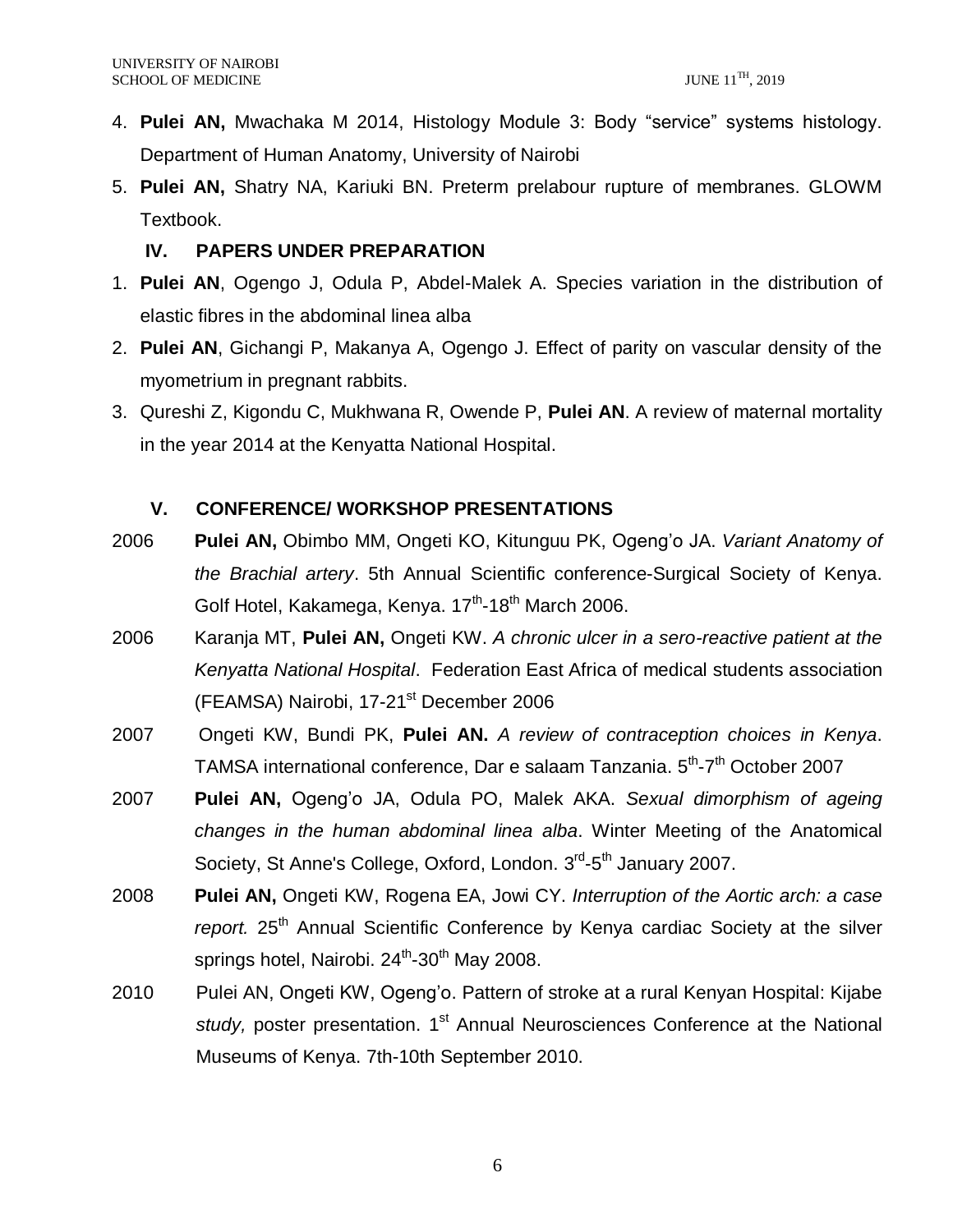- 2010 **Pulei AN,** Mududa D. *Clinical audit of the Obstetrics and gynecology Department,*  at the AIC Kijabe Hospital, 7<sup>th</sup> September 2010.
- 2015 **Pulei AN**, Ogengo J, Odula P, Abdel-Malek A. *Distribution of elastic and collagen*  in the human abdominal Linea Alba, 3<sup>rd</sup> annual symposium for Hernia Society of Kenya. 21<sup>st</sup> November.
- 2017 **Pulei AN**, Kinuthia J, Omondi O. *Serum levels of select micronutrients in primigravida with preeclampsia versus their normotensive counterparts: A case*  control study at the Kenyatta National Hospital, Poster presentation. 1<sup>st</sup> World Congress on Maternal Fetal Neonatal Medicine, from periconception to early infancy. Queen II Elizabeth Conference Center, London. 24<sup>th</sup>-26<sup>th</sup> April 2017.
- 2017 **Pulei AN**, Shatry NA, Sura M, Njoroge M, Kibii D, Mwaniki D, Poriot T, Maranga IO, Vogel J, Qureshi Z. *Updating A Clinical Protocol For The Prevention And*  Management Of Post Partum Haemorrhage At Kenyatta National Hospital. 41<sup>st</sup> Kenya Obstetrics and Gynecology Society (KOGS) annual scientific conference held at the Pridelnn Paradise Beach Resort and Convention Centre, Mombasa.  $15^{th}$ -17<sup>th</sup> February 2017.
- 2018 Qureshi Z, Kigondu C, Mukhwana R, Owende P, **Pulei AN**. *A review of maternal mortality in the year 2014 at the Kenyatta National Hospital.* 42<sup>nd</sup> KOGS annual scientific conference held at Sawela lodges, Naivasha. 20<sup>th</sup>-22<sup>nd</sup> February 2018.

#### **VI. TRAINEES/STUDENT SUPERVISION**

| 2014-2015    | Evans Mutwiri, BSc.    | <b>BSc (Human Anat) dissertation</b> |
|--------------|------------------------|--------------------------------------|
| 2015-2016    | Beth Githambo, BSc.    | BSc (Human Anat) dissertation        |
| 2015-2016    | Amir Mumin, BSc.       | BSc (Human Anat) dissertation        |
| 2015-2016    | Chadwink Ochieng, BSc. | <b>BSc (Human Anat) dissertation</b> |
| 2015-2016    | Thomas Amuti, BSc.     | <b>BSc (Human Anat) dissertation</b> |
| 2015-2016    | Innocent P Ouko, BSc.  | <b>BSc (Human Anat) dissertation</b> |
| 2016-2017    | Fidel Gwala, BSc.      | <b>BSc (Human Anat) dissertation</b> |
| 2017-2018    | Ibsen Ongidi, BSc.     | <b>BSc (Human Anat) dissertation</b> |
| 2018-Present | Dennis Ochieng         | <b>BSc (Human Anat) dissertation</b> |
| 2016-2019    | Mwenda Mange, MBChB    | <b>MMed Thesis</b>                   |
| 2016-2019    | Tungani Muchiri, MBChB | <b>MMed Thesis</b>                   |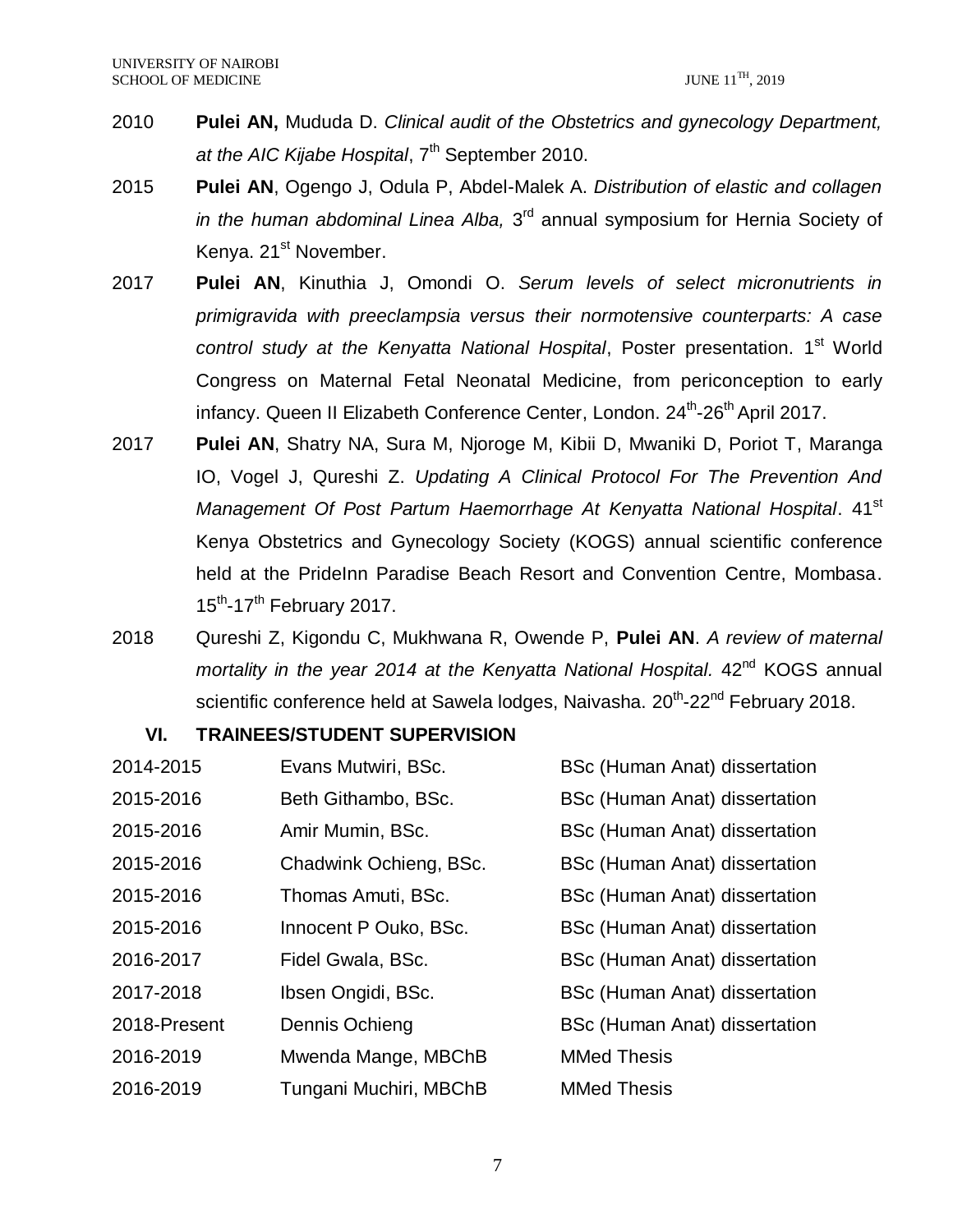| 2018-Present | Francis Okoth, MBChB    | <b>MMed Thesis</b> |
|--------------|-------------------------|--------------------|
| 2018-Present | Victor Moseti, MBChB    | <b>MMed Thesis</b> |
| 2018-Present | Abubakar Athmany, MBChB | <b>MMed Thesis</b> |
| 2018-Present | Auma Adipo, MBChB       | <b>MMed Thesis</b> |
| 2018-Present | Muna Omar, MBChB        | <b>MMed Thesis</b> |
| 2018-Present | Corrine Arara, MBChB    | <b>MMed Thesis</b> |

## **OTHER RESPONSIBILITIES**

| House captain in Limuru Girls' School                                        |
|------------------------------------------------------------------------------|
| Class representative $1st$ and $2nd$ years of undergraduate medical training |
| Association of Medical Students University of Nairobi (AMSUN) official;      |
| Academics committee and conference organizer                                 |
| Student coordinator of the demonstrators at the Department of Human          |
| Anatomy, University of Nairobi                                               |
| Course coordinator (Anatomy), BScN Level 2 class, Reproductive               |
| <b>Biology Unit</b>                                                          |
| Course coordinator (Human Anatomy), Bachelor of Science                      |
| <b>Nutrition</b>                                                             |
| Course coordinator (Human Anatomy), BSc Medical Science, laboratory          |
| and Technology (MSLT)                                                        |
| Course coordinator, Intercalated BSc Anatomy course                          |
| Member of the college Golden Jubilee committee, organized the                |
| Celebrations to mark the $50th$ anniversary of the School of Medicine,       |
| University of Nairobi                                                        |
| Module Lead, Anatomy Module for Master of Medicine in Obstetrics and         |
| Gynecology                                                                   |
|                                                                              |

## **HOBBIES**

Cooking, reading journals, novels, watching movies and plays, interact with people, dancing, listening to music, hotel scouting, travelling and hiking